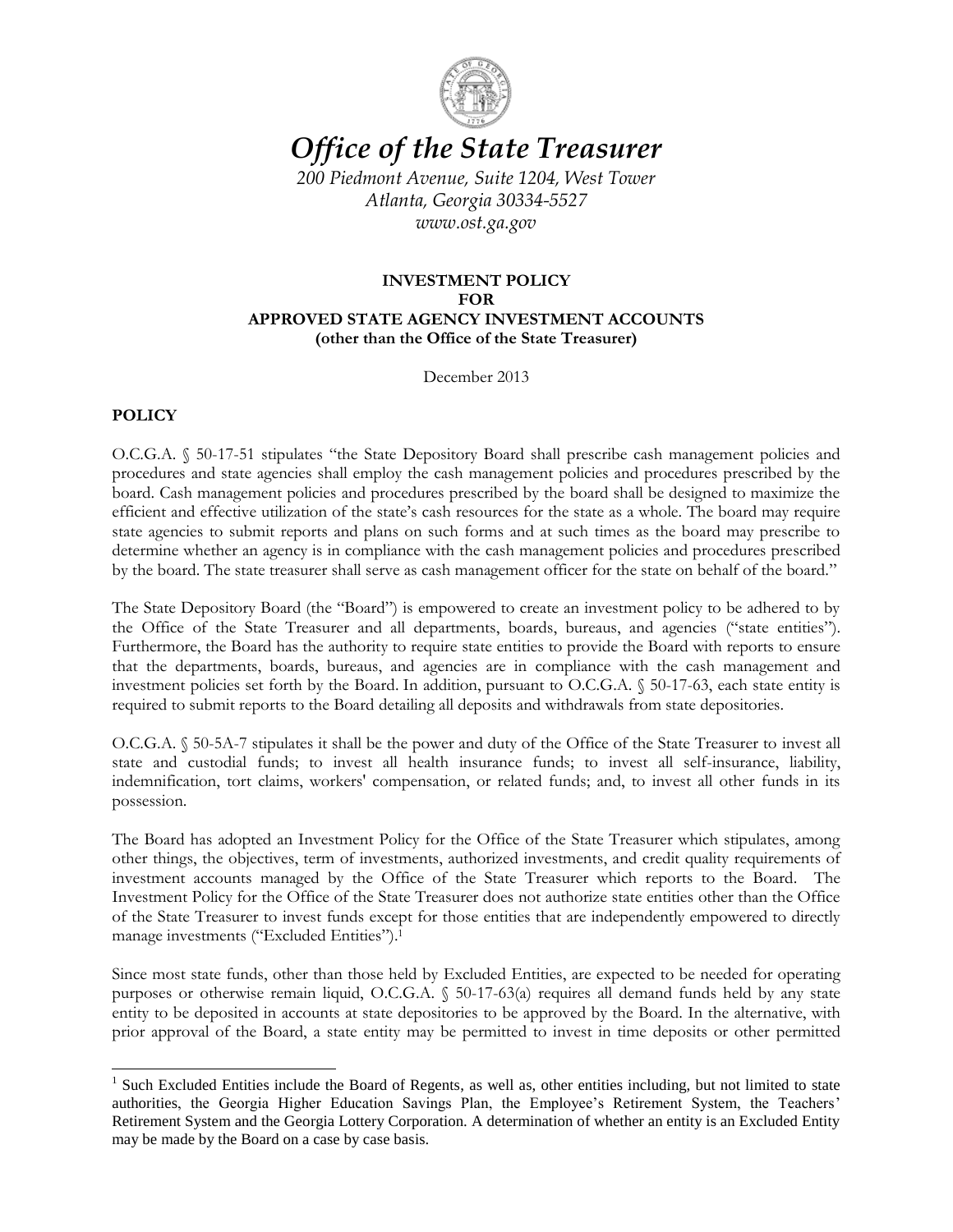investments and any interest income from the invested funds must be remitted to the State Treasurer as revenues of the State unless specific statutes provide otherwise.

Therefore, the Board has adopted this Investment Policy for Approved State Agency Investment Accounts ("Policy") to govern investment activity in accounts approved by the Board other than investments managed or overseen by the Office of the State Treasurer or Excluded Entities.

Only State entities that are approved by the Board to establish and maintain investment accounts may rely on the State Agency Investment Policy to invest funds.

## **PRUDENT MANAGEMENT**

It is the policy of the State Depository Board that all funds be invested prudently, considering first the probable safety of capital and then probable income, while meeting daily cash flow requirements and conforming to all statutes governing the investment of public funds. This Policy and the following guidelines shall pertain to the investment of all State Agency Investment Accounts.

## **OBJECTIVES**

The objectives in managing all investment activities shall be:

- 1. Safety of capital. Investments shall be managed in a manner that seeks to ensure preservation of principal in each portfolio of investments.
- 2. Liquidity. Each portfolio shall remain sufficiently liquid to enable the funding of all cash needs reasonably anticipated given the profile of each respective portfolio.
- 3. Investment income. Each portfolio shall be managed with the objective of obtaining a market rate of return taking into consideration cash flow requirements for each respective portfolio.
- 4. Diversification. To reduce overall portfolio risks while maintaining market rates of return, investments in each portfolio shall be diversified to eliminate risk of loss from an over concentration in a specific maturity, issuer (including repurchase agreement dealers), and security or class of securities.

## **INVESTMENT GUIDELINES**

Each approved State Agency shall adhere to this Policy in the investment of assets. Prior to investing assets, an approved State Agency must establish Investment Guidelines for each investment portfolio to assure that credit risk, diversification, and duration are prudently managed and that adequate liquidity is maintained. Investment Guidelines must comply with this Policy and may include further restrictions on investments as necessary to assure that all funds are invested prudently and safely. Investment Guidelines, and any modifications to them, must be submitted to the State Depository Board.

#### **INVESTMENT COMMITTEE**

Any State Agency approved by the Board to maintain an investment account must establish an Investment Committee to oversee such investments and assure that investment activity complies with this Policy and Investment Guidelines for such account. Investment Committees must meet at least quarterly.

## **TERM OF INVESTMENTS**

To the extent necessary, a State Agency should attempt to match investments with expected cash requirements. Any illiquid or non-marketable security must have approval from the Board prior to investment.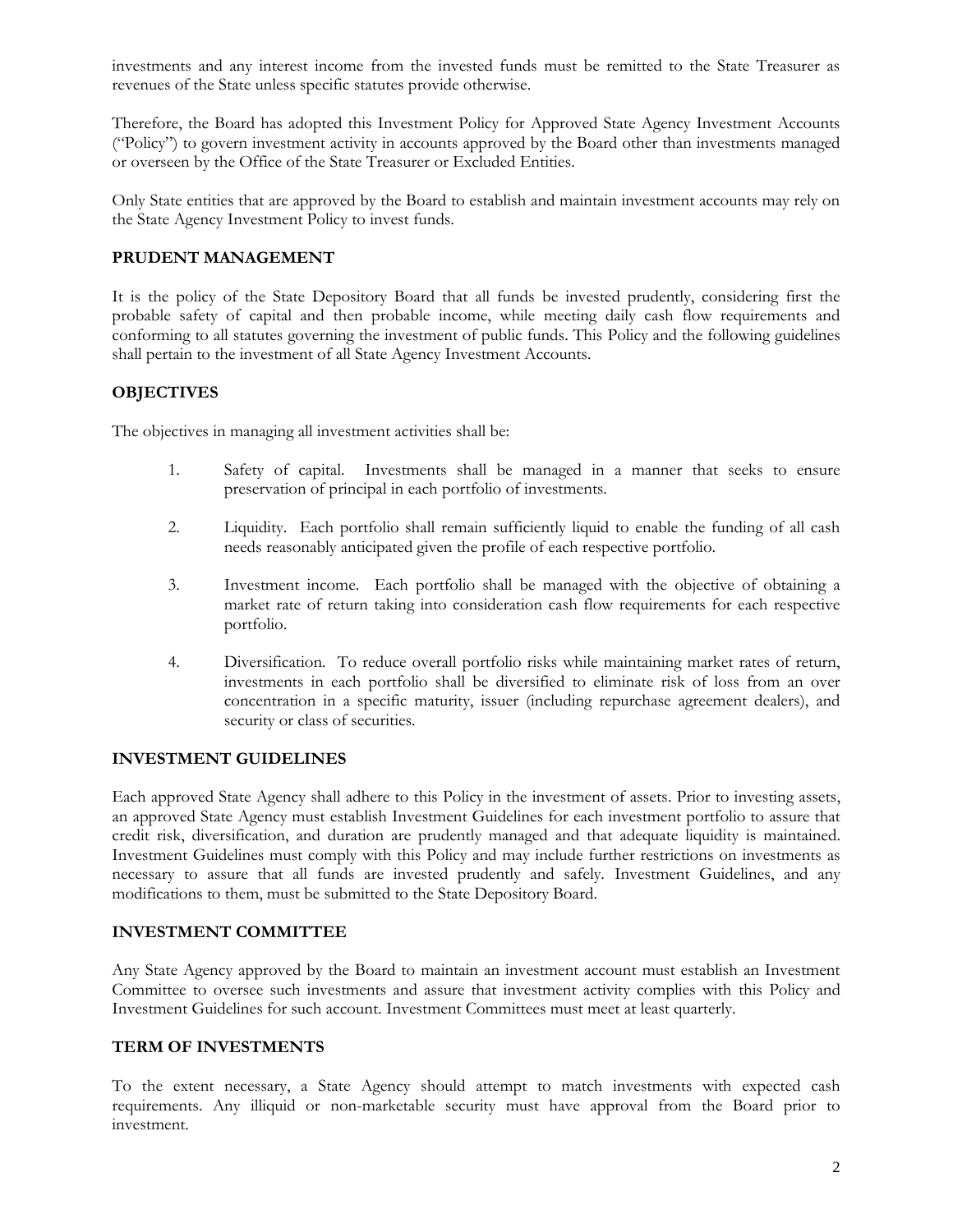#### **ELIGIBLE SECURITIES**

The Agency will place emphasis on securities of high credit quality and general marketability. The following credit constraints and limitations shall apply to all investment portfolios:

- a) Pursuant to O.C.G.A. § 36-83-4, the State of Georgia Local Government Investment Pools (both Georgia Fund 1 and the Georgia Extended Asset Pool).
- b) Direct obligations of the U.S. Treasury; Obligations issued by the following government sponsored enterprises: Fannie Mae, Freddie Mac, Federal Home Loan Bank and Federal Farm Credit Bank.
- c) Repurchase agreements. Repurchase agreements and reverse repurchase agreements may be transacted with authorized dealers and banks that carry a rating of A1/P1 or higher, are determined to have adequate capital, with maximum exposure per institution based on the credit worthiness of each counterparty. Each approved State Agency investing in repurchase agreements shall implement a counterparty risk assessment methodology to monitor the credit worthiness of each financial institution considered as a counterparty. Repurchase agreements must be collateralized by obligations of the United States and its subsidiary corporations and instrumentalities or entities sanctioned or authorized by the United States government. Collateral comprised of obligations of the United States and its subsidiary corporations and instrumentalities or entities sanctioned or authorized by the United States government must have a market value of at least 102% of the investment. Collateral must be held by a third party custodian.
- d) Certificates of Deposit ("CD's"). Certificates of deposit must receive approval from the Board prior to the deposit, may only be made with approved state depositories, and must have reasonable provisions allowing for early redemption in the event the Board requires such deposits to be removed from the state depository. The maximum term of CD's shall not exceed five years. All CD's must be fully secured by collateral as permitted by statute. Surety bonds acceptable as security for CD's shall require approval by the State Depository Board with such credit constraints or limitations it determines. Pledged securities shall be held by a third party custodian, marked-to-market at least monthly with depositories required to initially pledge, and thereafter maintain upon notification of any shortfall, collateral having a market value equal to 110% of CD's.
- e) Commercial paper ("CP"). CP issued by domestic corporations carrying ratings no lower than P-1 by Moody's Investors Service and A-1 by Standard & Poor's Corporation. Each issuer must be evaluated using the counterparty risk assessment utilized to track repo counterparties.
- f) Negotiated investment deposit agreements. With prior approval of the Board, approved State Agencies may place funds pursuant to negotiated investment deposit agreements with banks that are (1) secured by collateral permitted by statute, held by a third-party custodian, marked-to-market daily, and having a market value equal to or exceeding 110% of the deposit; (2) fully secured by a letter-of-credit issued by the Federal Home Loan Bank; or (3) fully secured by a surety bond issued by a financial institution approved by the State Depository Board.
- g) Obligations issued by political subdivisions of this state but not issued by the state or its agencies with prior approval of the Board. Such investments, must have a CUSIP number, be DTC eligible, and carry an investment grade rating by one of the three major rating agencies.
- h) Obligations of corporations. Obligations of domestic corporations must be rated investment grade or higher by a nationally recognized rating agency. In the event of a downgrade that renders an obligation ineligible, the investment shall be sold as soon as possible but not more than 90 days thereafter.